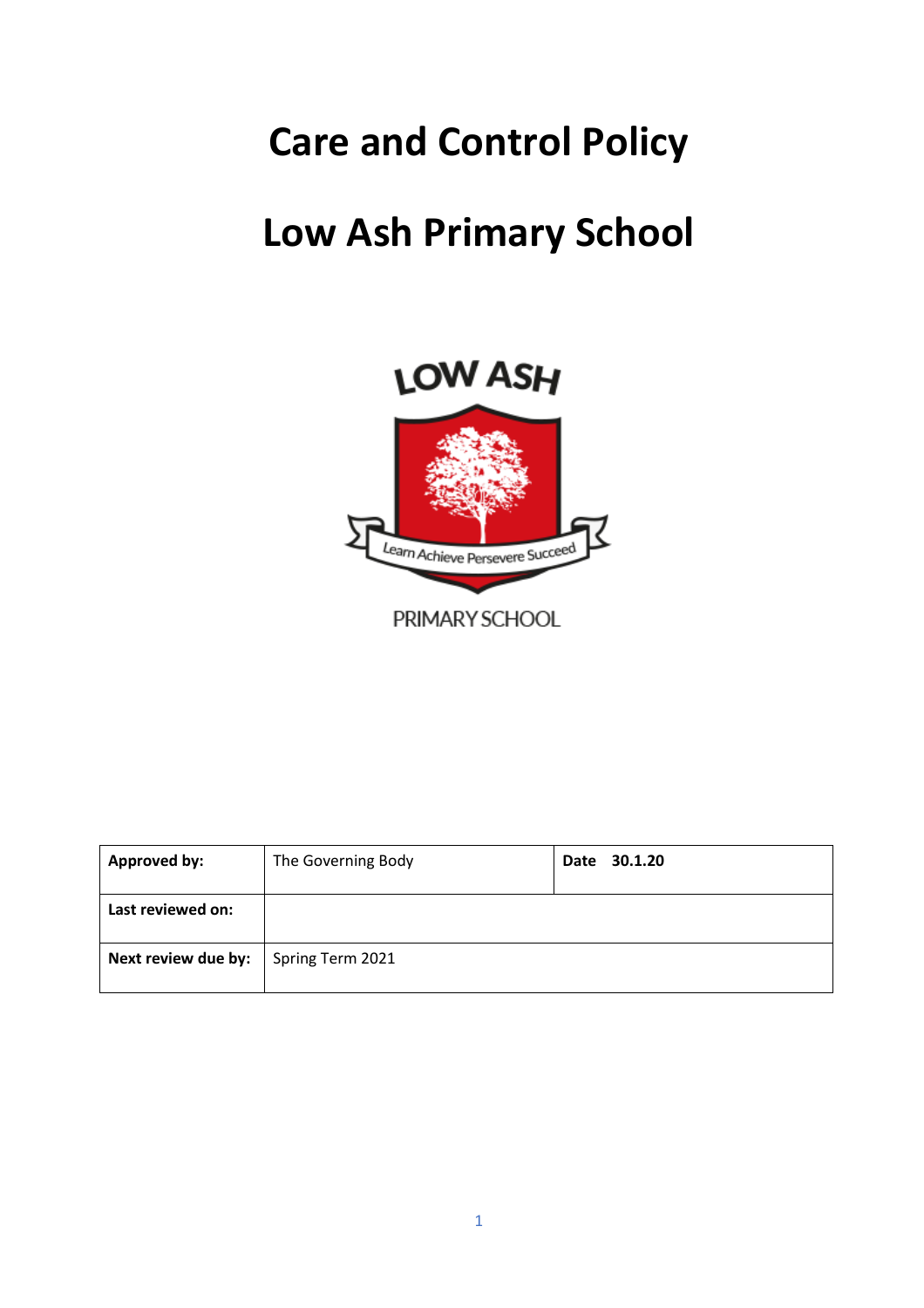# **Care & Control Policy**

#### **Introduction**

The purpose of the policy is to clarify the situation for all teaching and support staff working with children and young people, to inform them what is acceptable in relation to the use of physical intervention to manage challenging behaviour, and to prevent any misunderstanding of their intentions. It is also intended to inform children, their parent(s), carer(s), families and other relevant stakeholders of the legal position in relation to physical intervention, and systems and procedures that we follow at Low Ash Primary School.

There is a common misconception that any physical contact with a child is in some way unlawful. This is NOT true.

*"It is not illegal to touch a pupil. There are occasions when physical contact, other than reasonable force, with a pupil is proper and necessary. Examples of where touching a pupil might be proper or necessary: holding the hand of the child at the front/back of the line when going to assembly or when walking together around the school; when comforting a distressed pupil; when a pupil is being congratulated or praised; to demonstrate how to use a musical instrument; to demonstrate exercises or techniques during PE lessons or sports coaching; to give first aid."*

#### **Page 8, Use of Reasonable Force – Advice for Headteacherss, staff and governing bodies – July 2013**

At Low Ash Primary School we constantly strive to create a calm environment that minimises the risk of incidents arising that might require the use of force. In addition to this, pupils who present with challenging behaviour have an individual Positive Handling Plan (PHP). In relation to inappropriate behaviour, staff at the school will use their skills to defuse conflict situations. We will support, distract, cajole, persuade and negotiate with young people as well as reminding them of rules, privileges, rewards and sanctions.

There may be circumstances however, where verbal de-escalation alone is not enough to deal with the risks that present themselves, and physical steps need to be taken.

This policy has been draw up taking cognisance of DFE guidance: The Use of Reasonable Force (July 2013), Section 93 of The Education and Inspections Act 2006, DFES guidance LEA/264/2003: Guidance on the Use of Restrictive Physical Interventions for Pupils with Severe Behavioural Difficulties (Sept 2003) and the joint DFES/DOH guidance: Guidance for Restrictive Physical Interventions (July 2002).

This policy should be read in conjunction with the school's Behaviour Policy, Health and Safety Policy and Child Protection Policy.

Every effort will be made to ensure that all staff at Low Ash Primary School:

- i. clearly understand this policy and their responsibilities in the context of their Duty of Care in taking appropriate measures where physical intervention is necessary
- ii. are provided with appropriate training to deal with incidents safely and effectively.

#### **Underpinning values**

Everyone attending or working in this school has a right to: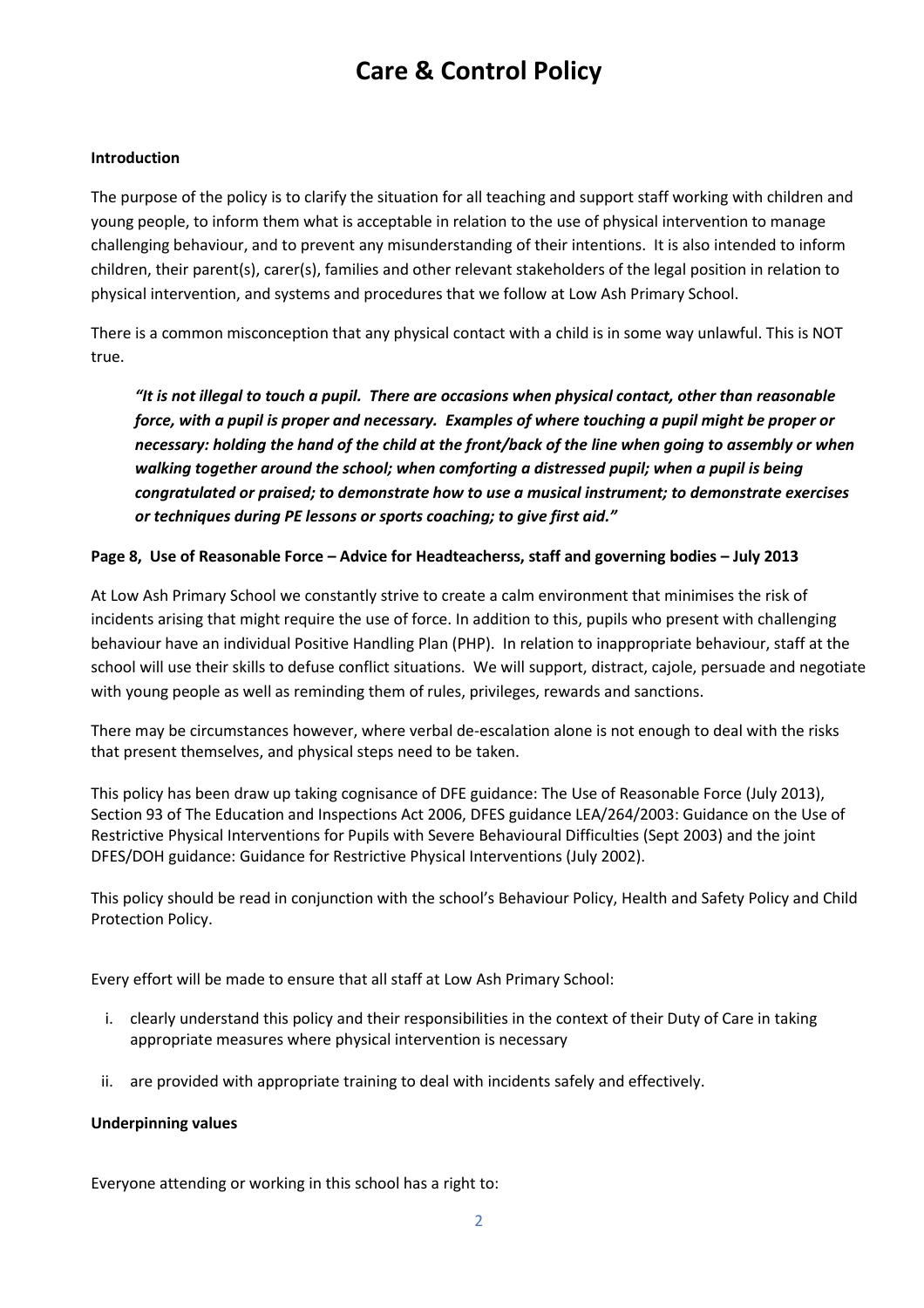- **•** recognition of their unique identity;
- be treated with respect and dignity;
- **EXEC** learn and work in a safe environment;
- be protected from harm, violence, assault and acts of verbal abuse.

Pupils attending this school and their parents have a right to:

- individual consideration of pupil needs by the staff who have responsibility for their care and protection;
- expect staff to undertake their duties and responsibilities in accordance with the school's policies;
- be informed about school rules, relevant policies and the expected conduct of all pupils and staff working in school;
- be informed about the school's complaints procedure.

The school will ensure that pupils are given support to understand the need for and respond to clearly defined limits, which govern behaviour in the school.

#### **Strategies for dealing with challenging behaviour**

#### **Prevention of challenging behaviour**

#### **Primary Prevention**

This is achieved by:-

- The deployment of appropriate staffing numbers;
- The deployment of appropriately trained and competent staff;
- Avoiding situations and triggers known to provoke challenging behaviour;
- Creating opportunities for choice and achievement;
- Developing staff expertise through a programme of Continuous Professional Development;
- Exploring pupils' preferences relating to the way/s in which they are managed.

#### **Secondary Prevention**

This involves the recognition of the early stages of a behavioural sequence that is likely to develop into violence or aggression and employing 'defusion' techniques to avert any further escalation.

At this stage, a Positive Handling Plan (PHP) will be set up to clarify the appropriate application of gradually increasing or decreasing levels of force in response to the particular child/young person's behaviour.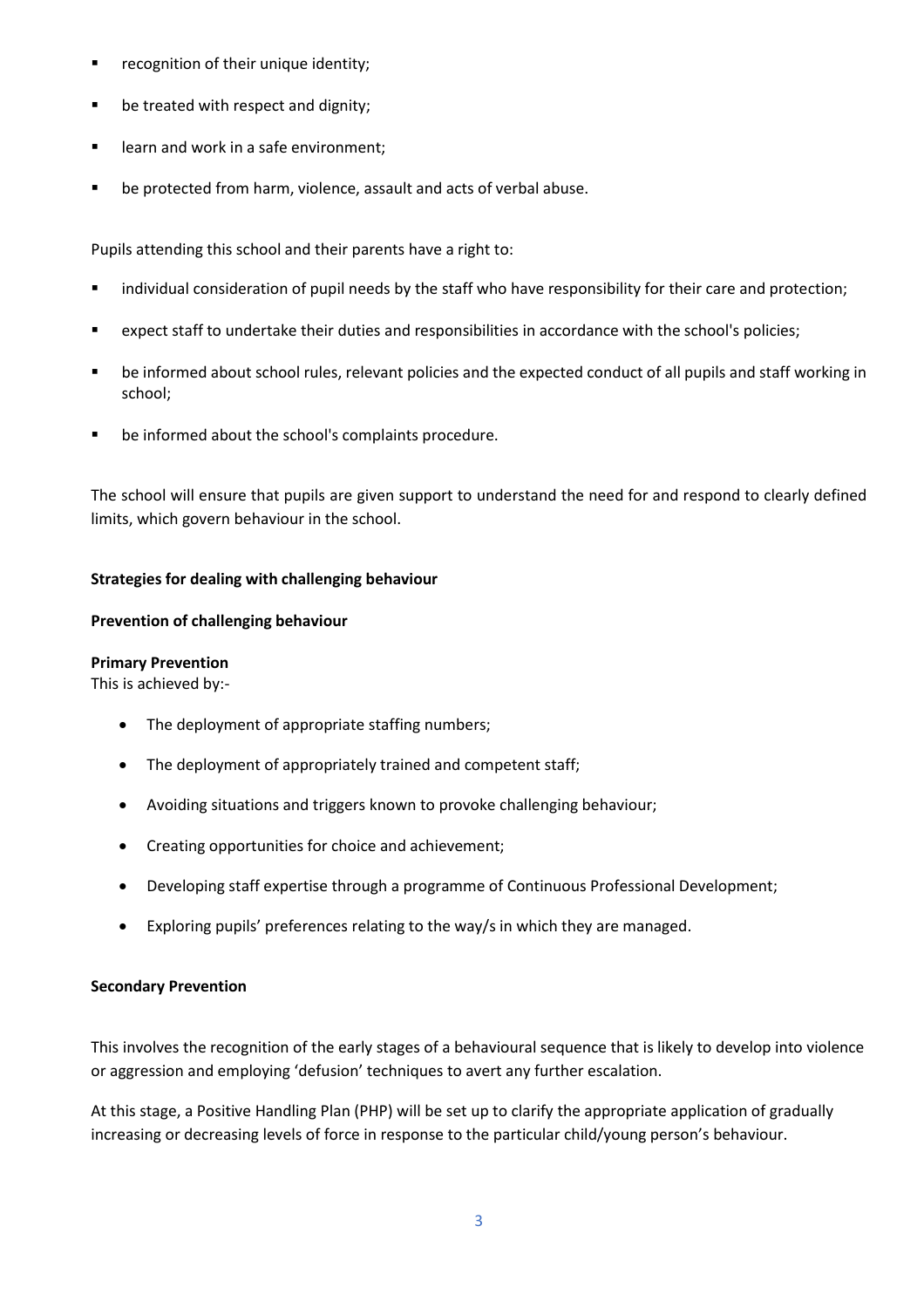Where there is clear documented evidence that particular sequences of behaviour escalate rapidly into violence, the use of a restrictive physical intervention (RPI) at an early stage in the sequence may, potentially, be justified if it is clear that:

- Primary prevention has not been effective, and
- The risks associated with **NOT** using an RPI are greater than the risks of using a RPI, and
- Other appropriate methods, which do not involve RPI, have been tried without success.

The school uses PSHE-based approaches to help pupils to learn about feelings and managing conflict, where this is appropriate to their level of development. The school curriculum and ethos promote independence, choice and inclusion and pupils are given maximum opportunity for personal growth and emotional wellbeing.

As endorsed in the school's Behaviour Policy, staff consistently use positive strategies to encourage acceptable behaviour and good order.

Every effort will be made to resolve conflicts positively and without harm to pupils or staff, property, buildings or the environment. Some or all of the following approaches should be taken according to the circumstances of the incident:

- Verbal acknowledgement of unacceptable behaviour with request for the pupil to refrain; (this includes negotiation, care and concern)
- Further verbal reprimand stating: - that this is the second request for compliance;
	- an explanation of why observed behaviour is unacceptable;
	- an explanation of what will happen if the unacceptable behaviour continues.
- Warning of intention to intervene physically and that this will cease when the pupil complies, if possible summon assistance from other staff.
- Physical intervention. Reasonable force being used in line with legislation and guidance.

All staff are trained in skills to help them to defuse situations before behaviour becomes challenging and how to de-escalate incidents should they arise.

Reasonable force will only be used when the risks involved in doing so are outweighed by the risks involved in not using force.

#### **The Legal Implications**

#### **Duty of Care**

All staff working within the school have a 'Duty of Care' to the children and young people and as such, may face a situation where physical intervention is the only option left available to them, in order to ensure safety. Staff who have a Duty of Care have lawful justification for taking reasonable physical steps to prevent injury to any person, or damage to property. Taking no action which results in a person being injured, could leave a member of staff open to an allegation that they were in neglect of their Duty of Care.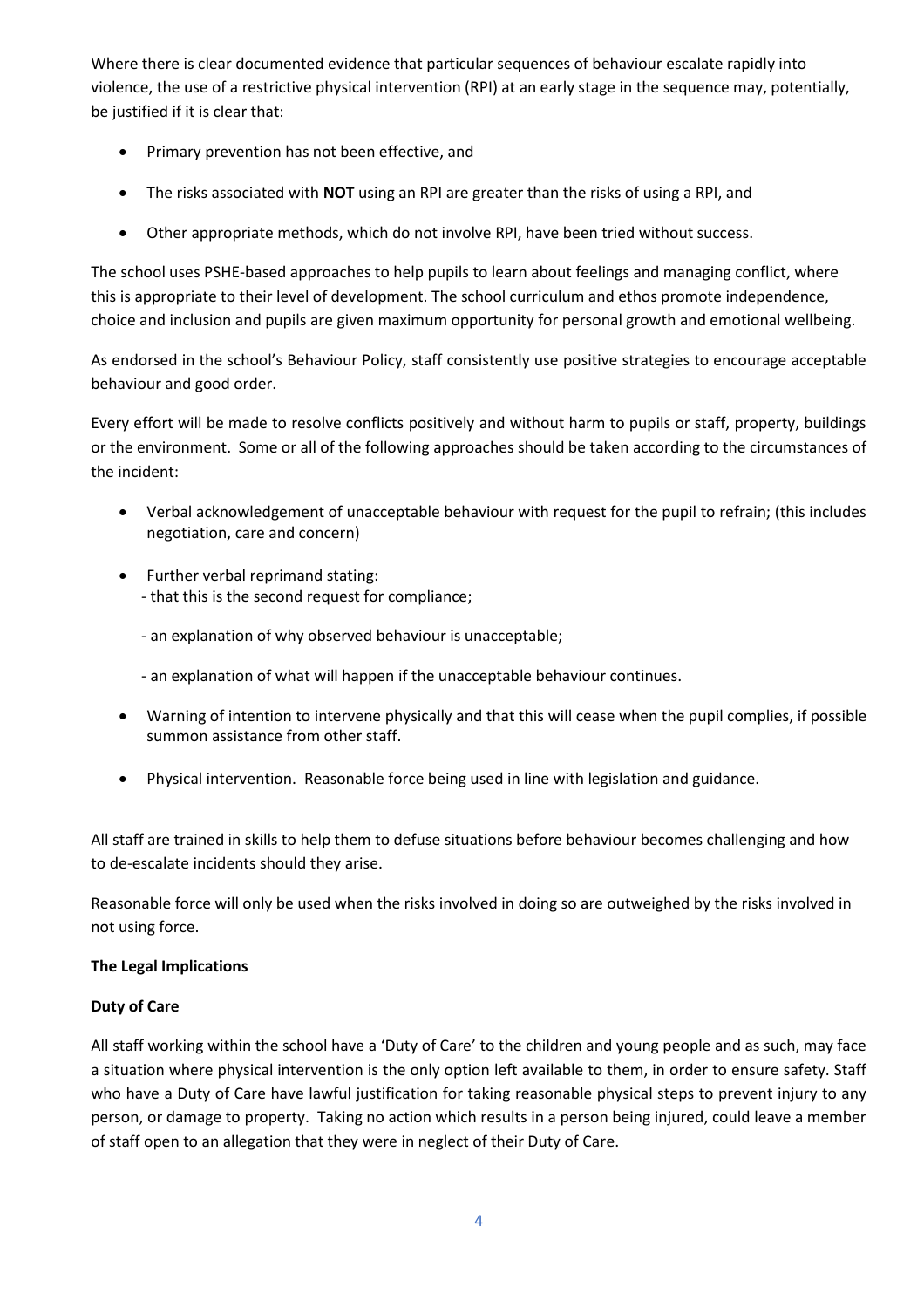# **The Children's Act**

Staff will always follow the principles enshrined in the above act whereby the safety and wellbeing of the children is paramount. Staff will act in accordance with the 'best interests principle', acting honestly and in good faith to protect what they perceive to be the best interests of the child/children.

# **Section 93**

Section 93 of the Education and Inspections Act 2006 'The Power of Members of Staff to Use Force' states:

A member of the staff of a school may **use such force as is reasonable** in the circumstances to prevent a pupil from doing, or continuing to do any of the following;

- committing an offence
- injuring themselves or others, or causing damage to property
- compromising the good order or discipline of the school.

This policy allows for the physical restraint of pupils in disciplinary or dangerous situations. This must not include any form of corporal punishment and should be limited to the minimum force absolutely necessary for the minimum amount of time.

Examples of situations where the guidance could apply:

- when a pupil attacks a member of staff;
- when a pupil attacks another pupil;
- when a pupil is engaged in, or is on the verge of committing, deliberate damage or vandalism;
- when a pupil is causing, or at risk of causing, injury or damage by accident, by rough play, or by misuse of dangerous materials or objects (for example, on the sports field)
- when a pupil at risk absconds from class or tries to leave the school;
- when a pupil persistently refuses to obey an order to leave a classroom;
- when a pupil is seriously disrupting a lesson.

It is the policy of the school that only in exceptional circumstances may physical restraint be used by an adult working within the school, and that our policy in this regard be made known to staff, governors, parents and pupils and that clear contingencies are known to all.

# **The Application of Force**

The application of any form of physical control inevitably carries an attached risk of unintended harm and this places staff and the school at risk of potential litigation. It can only be justified according to the circumstances described in this policy. Staff, therefore, have a responsibility to follow this policy and to seek alternative strategies wherever possible in order to prevent the need for physical intervention. Staff need to be aware that they are responsible for:

- assessing risks (dynamic risk assessment) related to individual circumstances which may arise in the course of their day-to-day duties and
- making judgements about when the use of force is necessary and the degree of force which may be regarded as necessary to manage a situation.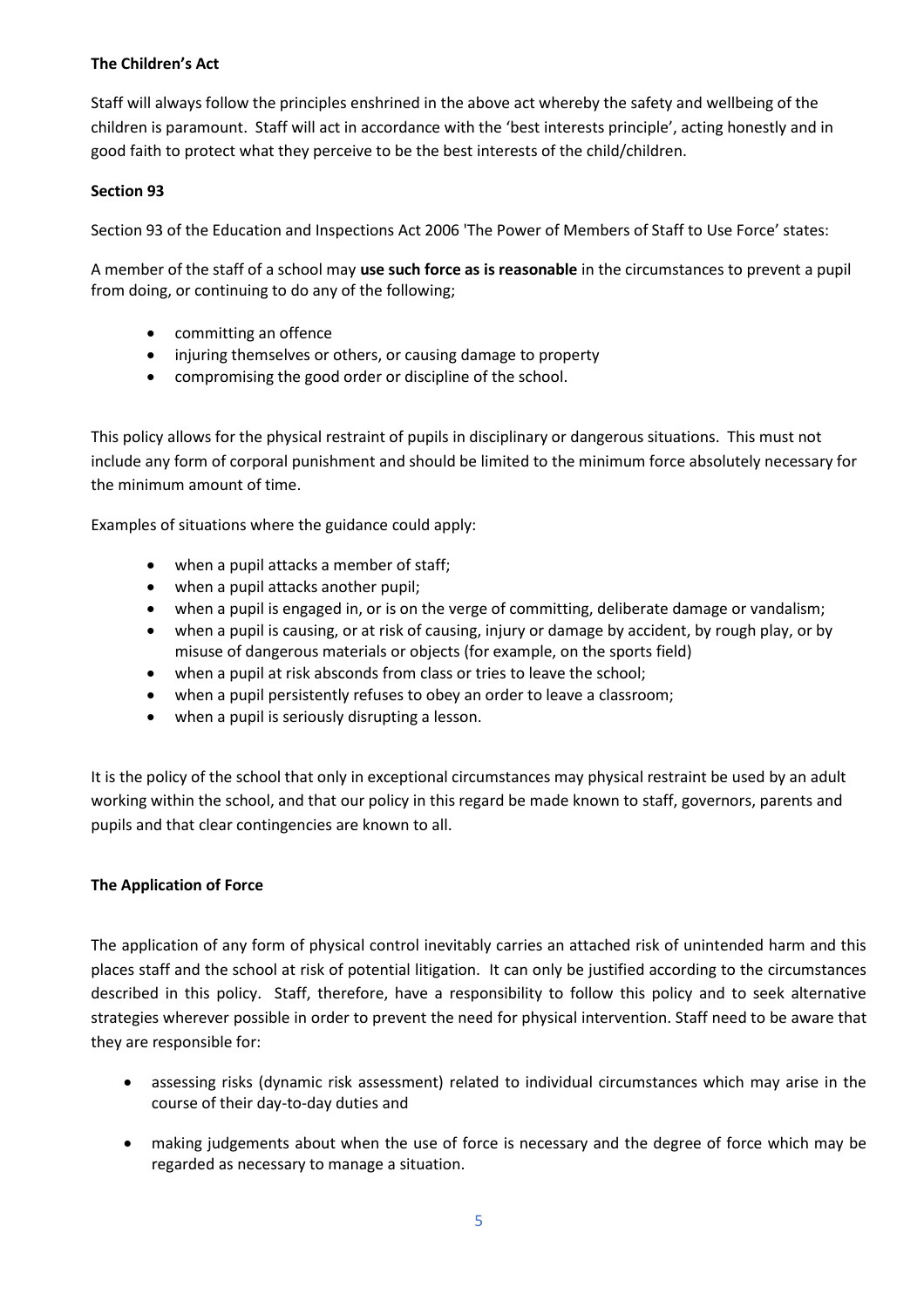Staff need to be aware that they are required to justify their decisions in writing through the recording and reporting procedures outlined later in this document.

When circumstances justify, staff **AS A LAST RESORT**, may:

- physically interpose between pupils
- block a pupil's path
- hold a pupil in a controlled manner
- use escorting techniques in a controlled manner
- in extreme circumstances, use more restrictive holds.

Staff's response to an incident should seek to employ a gradually increasing or decreasing level of force in response to the child/young person's behaviour as set out in the child's PHP.

If possible, the use of restraint needs a second adult present to assist with and/or witness the incident. Staff must be aware of DFE recommendations as set out in the guidance document, and not hold pupils in such a way that they may be injured or prevented from breathing.

During any incident involving the use of force, staff are expected to continue to use all available verbal and non-verbal support and de-escalation strategies to defuse difficult situations.

#### **Reasonable Force**

There is no legal definition of 'reasonable force'. It will always depend upon the circumstances of each individual case.

# **THE USE OF ANY DEGREE OF FORCE IS UNLAWFUL IF THE PARTICULAR CIRCUMSTANCES DO NOT WARRANT THE USE OF PHYSICAL FORCE.**

The degree of force employed must be in proportion to the circumstances of the incident and must be the minimum needed to achieve the desired result.

Whether the degree of force used is reasonable will also be determined by the child's age; gender; stature; medical history; level of physical, emotional and intellectual development; special needs; and social context.

# **Definitions of Positive Handling**

Positive Handling describes a broad spectrum of risk reduction strategies. Positive handling is a holistic approach involving policy, guidance, management of the environment, and deployment of staff. It also involves personal behaviour, diversion, diffusion, and de-escalation. Positive Handling Plans (PHPs) are a plan for the positive management of pupils' challenging behaviour. They are based on a risk assessment and identify positive prevention strategies and how a pupil may need to be supported in a crisis.

- Physical intervention the use of any physical handling technique that has the child or young person's compliance. (e.g. prompting, shepherding)
- Restrictive physical intervention (RPI), Restraint the positive application of force in order to overcome rigorous resistance, completely directing and controlling a person's free movement.

(i.e. the child or young person is no longer compliant)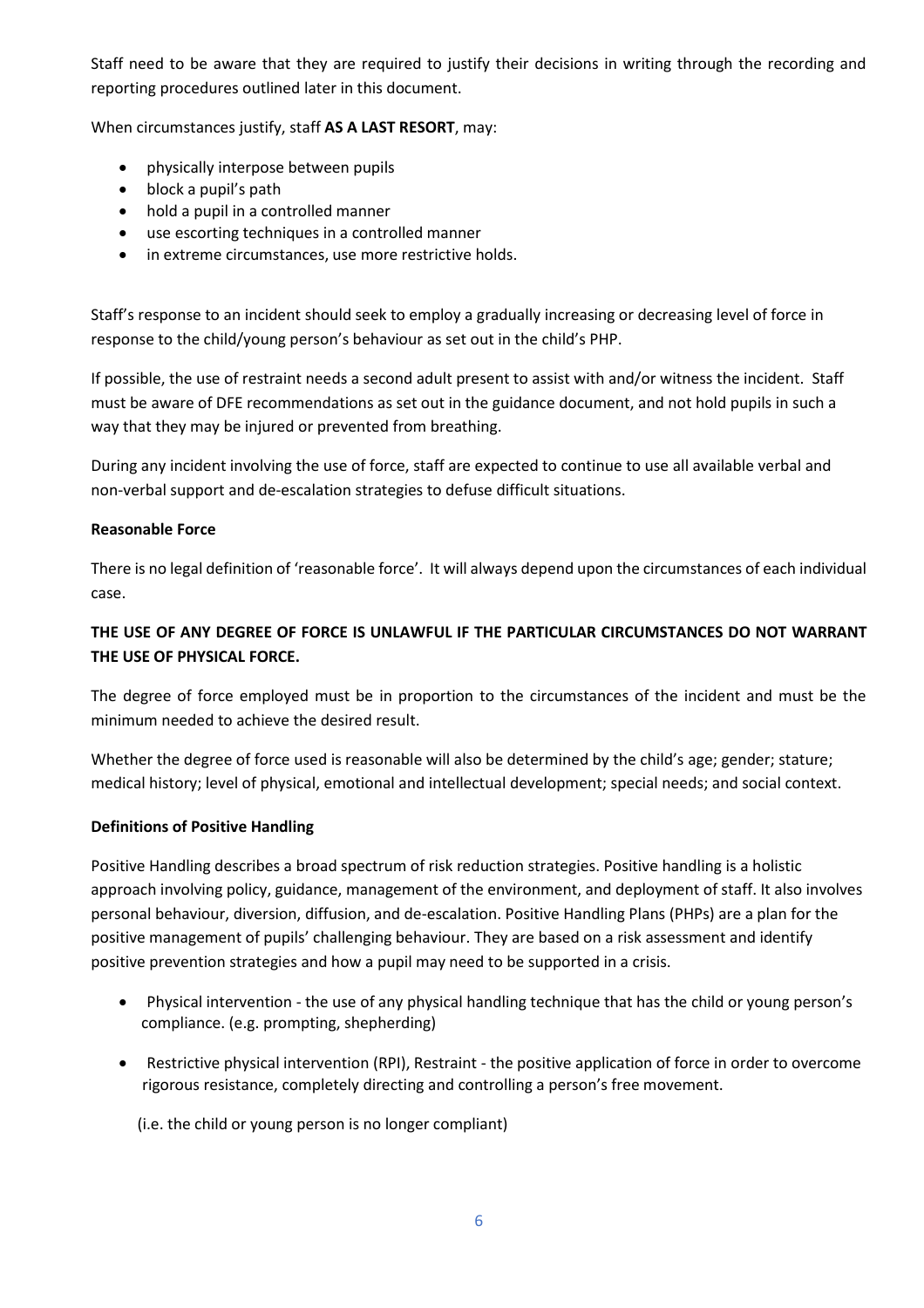A **planned intervention** is one that is described/outlined in the pupil's PHP. This should cover most interventions, as possible scenarios will be identified and planned for when the PHP is drawn up. These interventions may include the use of Team -Teach physical intervention techniques.

An **emergency physical intervention** may be necessary if a situation arises that was not foreseen or is uncharacteristic of the pupil. Members of staff retain their Duty of Care to pupils and any response, even in an emergency, must be proportionate to the circumstances. Staff should use the minimum force necessary to prevent injury and maintain safety, consistent with the training that they have received. Following any such incident, a PHP will be devised (or the existing plan updated) to support effective responses to any such situations which may arise in the future.

# **Positive Handling Plans (PHPs)**

Where behavioural records and/or risk assessment identifies a need for a planned approach, PHPs are written for individual children and where possible, these will be designed through multi-agency collaboration in conjunction with the child and their parent/carer. With parental consent, these plans may be shared with other agencies/services supporting the child to facilitate consistency of approach so far as is possible.

Where a PHP is required, a meeting will take place between the school, the child, their parent/carer and any other stakeholder/service where appropriate, to set out a written plan that will identify the key drivers and trigger points for a child's behaviour and a gradual and graded system of staff response which may include the application of gradually increasing or decreasing levels of force in response to the child/young person's behaviour*.* The purpose of a PHP is to provide all staff with the necessary information to deal with behaviour effectively and consistently, avoiding the need for any physical intervention. The plans do need to cover this however, in the event that all else has failed.

Any techniques used will take account of a young person's;

- age;
- gender;
- level of physical, emotional and intellectual development;
- special needs;
- social context.

# **Personal Safety**

There may be times when a member of staff may need to defend themselves from a physical assault or 'break away' from a child who has taken hold of them. It is acknowledged that with some disengagement techniques pupils may encounter some minimal discomfort when appropriate release techniques are used. However, this is very brief, transient and poses less of a risk than the behaviour they are employed in response to, e.g. biting.

All staff will be given input on key skills and principles regarding personal safety and self-defence, as part of their ongoing training.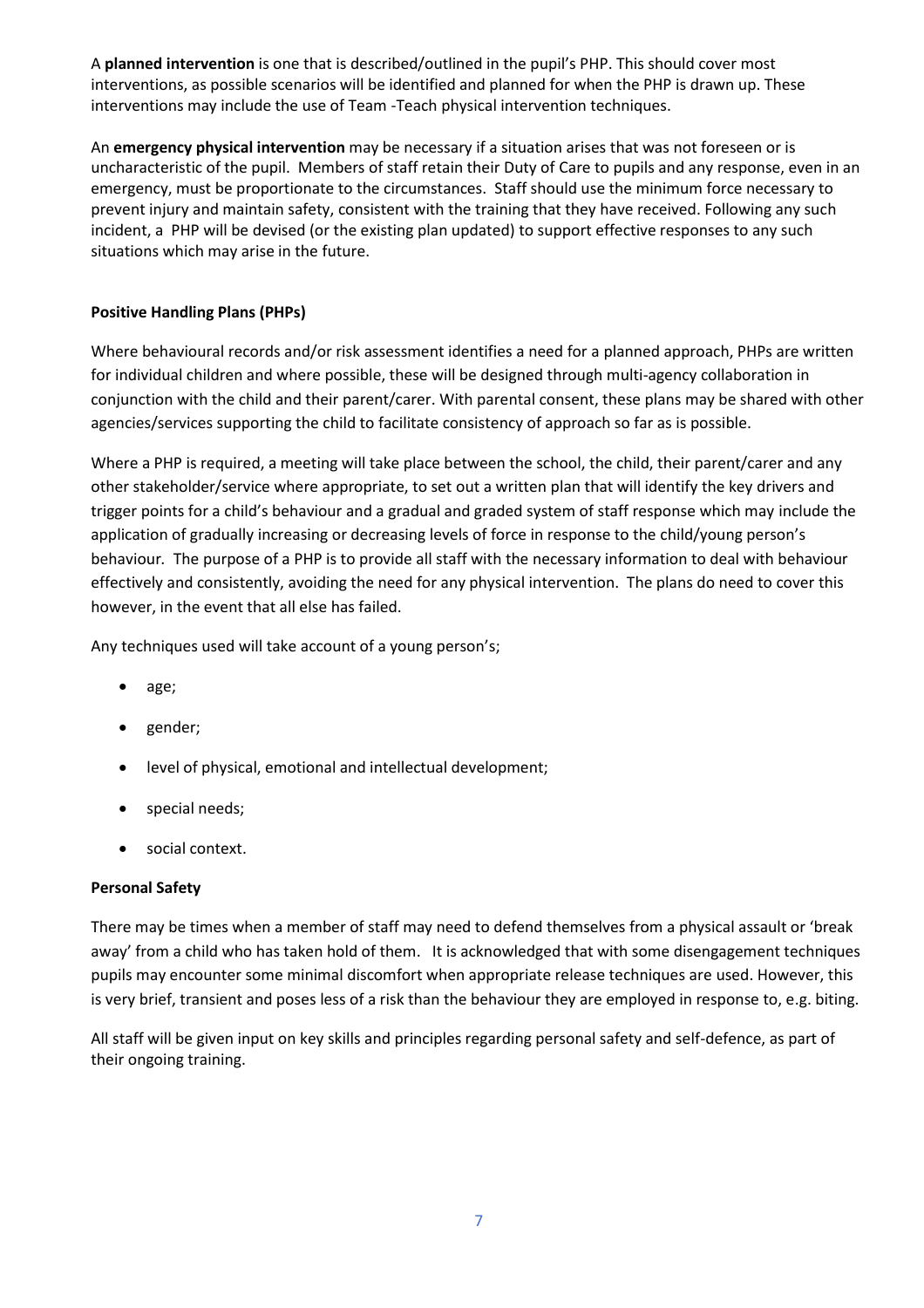#### **Seclusion, time out and withdrawal**

**Time out:** This involves restricting a child's access to positive reinforcements as part of the PHP, in a room or area which they may freely leave. It is a specific behaviour management technique and does not necessarily literally mean time spent out of the class/group, but rather refers to a withdrawal of attention and/or things they find rewarding (it could be as simple as turning away from a child who is attention seeking, or positioning a child away from the class/group). This withdrawal of attention could also be achieved by sending a pupil to another class/group or a quiet area.

**Withdrawal:** which involves removing the child from a situation which causes anxiety or distress to a location where they can be continuously observed and supported until they are ready to resume their usual activities. This can mean removing a child from the class/group to allow them time to calm down or to prevent a situation from escalating. They may need time away from staff and pupils (either on their own or in another class/group) in order to break the cycle/pattern of their behaviour or to reduce their level of anxiety/distress. This "quiet time" could be time in the playground, a quiet room, or sitting in an office supervised by a member of the leadership team.

Seclusion: where an adult or child is forced to spend time alone against their will in a locked room or room which they cannot leave. Seclusion could be deemed to be a breach of a person's human rights unless sanctioned by a lawful order, or unless used in an emergency situation where there is significant risk of harm. This strategy will only ever be used in exceptional circumstances where the risks involved with its use are outweighed by the risks that are presented, that is as a necessary and proportionate response to risk. Any child left alone in a room that they are unable to exit willingly, must be continually monitored by a member of staff. The use of seclusion must be recorded in the Physical Intervention Log located in the Headteachers's office and be followed up as per any other form of RPI.

#### **Restrictive Physical Interventions and Risk Assessment**

Both challenging behaviour and RPIs will involve a risk – to both staff and pupils. A risk assessment aims to balance these risks. The aim of the individual pupil's PHP and of this policy is to reduce the risks associated with pupils' challenging behaviour as far as is reasonably practicable – the risks that are associated with the behaviour itself and the risk of managing that behaviour. The risks of employing an intervention should be lower than the risks of not doing so.

Pupils whose challenging behaviour may pose a risk to staff or pupils will be the subject of an Individual Pupil Risk Assessment (IPRA) and will have a PHP drawn up as a result of this. These will be shared with all staff and stored in the child and class inclusion files.

All staff authorised to use physical intervention with pupils receive training in Team-Teach techniques and receive information about the risk to pupils of positional asphyxia. There are very clear protocols delivered during training to minimise the possibility of this and to ensure that appropriate safeguards are implemented.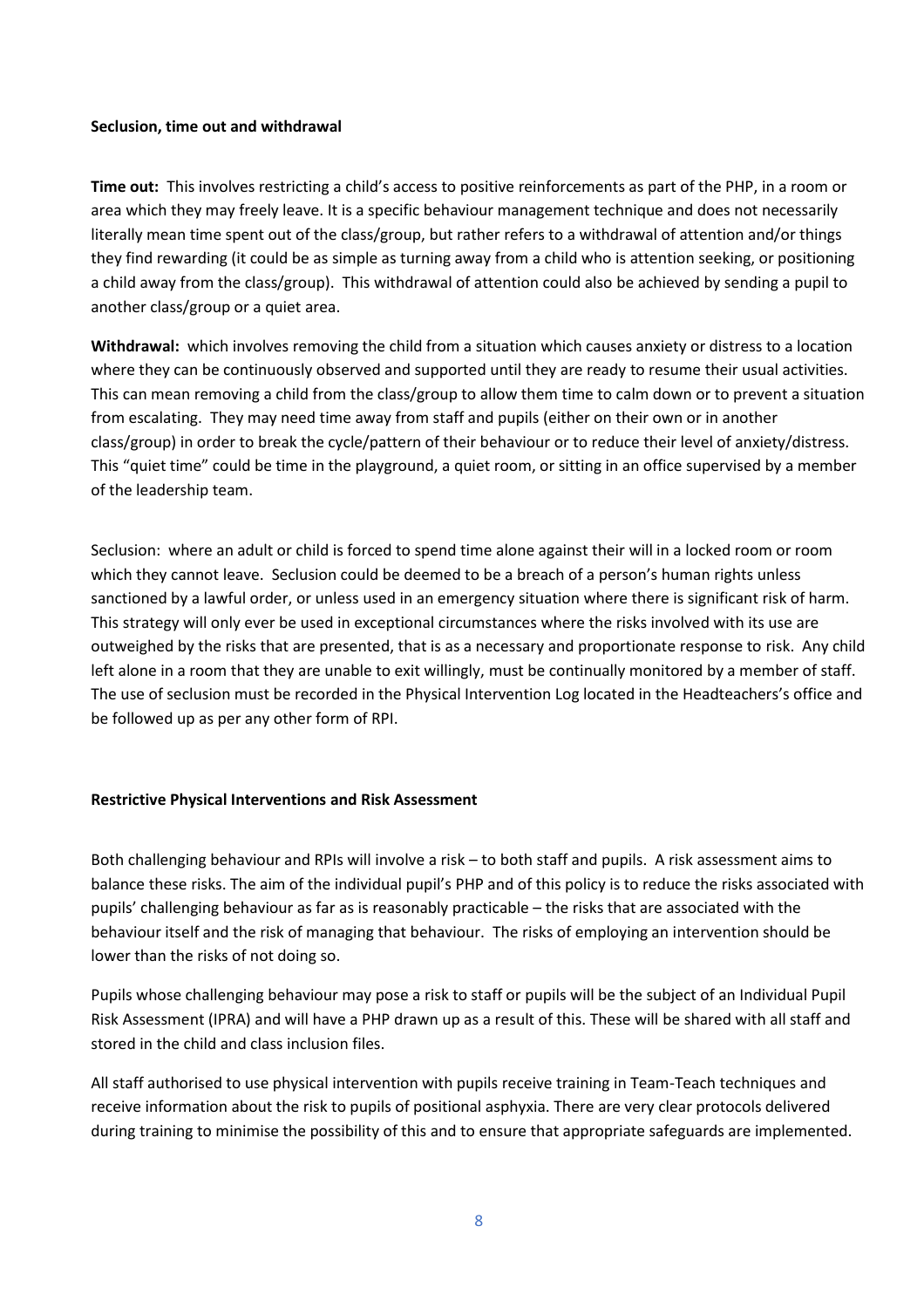The Act authorises all staff at the school to use reasonable force to control or restrain pupils.

The Headteachers will ensure that all staff are aware of, and understand, what the authorisation entails.

Where a pupil is recognised as likely to behave in ways which may require physical control, staff should initiate the production of IPRAs and PHPs. This plan will be drawn up in conjunction with the SEN co-ordinator and shared with all pertinent staff at the school. The plan will also be made available and discussed with the child, their parent(s), carer(s), families and other relevant stakeholders.

Pupils' PHPs are Safe Systems of Work under Health and Safety Regulations. As such it is imperative that these plans are followed and implemented by all members of staff.

Any force used must be appropriate in the sense that a "reasonable adult" should think it suitably addresses the tariff level of challenging behaviour. It should always be the last resort and in no circumstances be used in anger and/or to inflict pain.

Adults must avoid putting themselves into physical danger. If self-defence is necessary then the minimum force must be used.

Under the Health and Safety at Work Act 1974, employees have a responsibility to report any circumstances which give rise to an increased risk to their Health and Safety. Staff who have, or acquire, permanently or temporarily, any medical condition that may impact on their ability to carry out pupils' PHPs have a duty to report these to the Headteachers immediately, as there may be an impact on their own safety and that of colleagues and/or pupils.

# **Training Issues**

Training on managing behaviour at some level will be available for **all** staff at Low Ash Primary School. For most staff this is enhanced by Team-Teach training in the use of positive handling and it is the responsibility of the Headteachers to ensure this training is kept up to date. No member of staff will be expected to use Team-Teach techniques without appropriate training. Arrangements for training will be made clear as part of the induction of staff and training will be provided as part of on-going staff development.

Low Ash Primary School is committed to using Team-Teach. Team-Teach Ltd is a training provider that is accredited through the British Institute of Learning Difficulties (BILD) and adheres to their Code of Practice on physical intervention.

#### **Action and support after an incident**

# **De-brief (Learning from an incident)**

It is essential to 'debrief' as soon as possible after the incident (child/young person and staff member(s) involved), however all persons involved will require a short period of time to allow heightened emotions to dissipate before engaging in this process.

Training has been given to staff on debrief procedures and systems. At Low Ash Primary School we will endeavour to follow this procedure.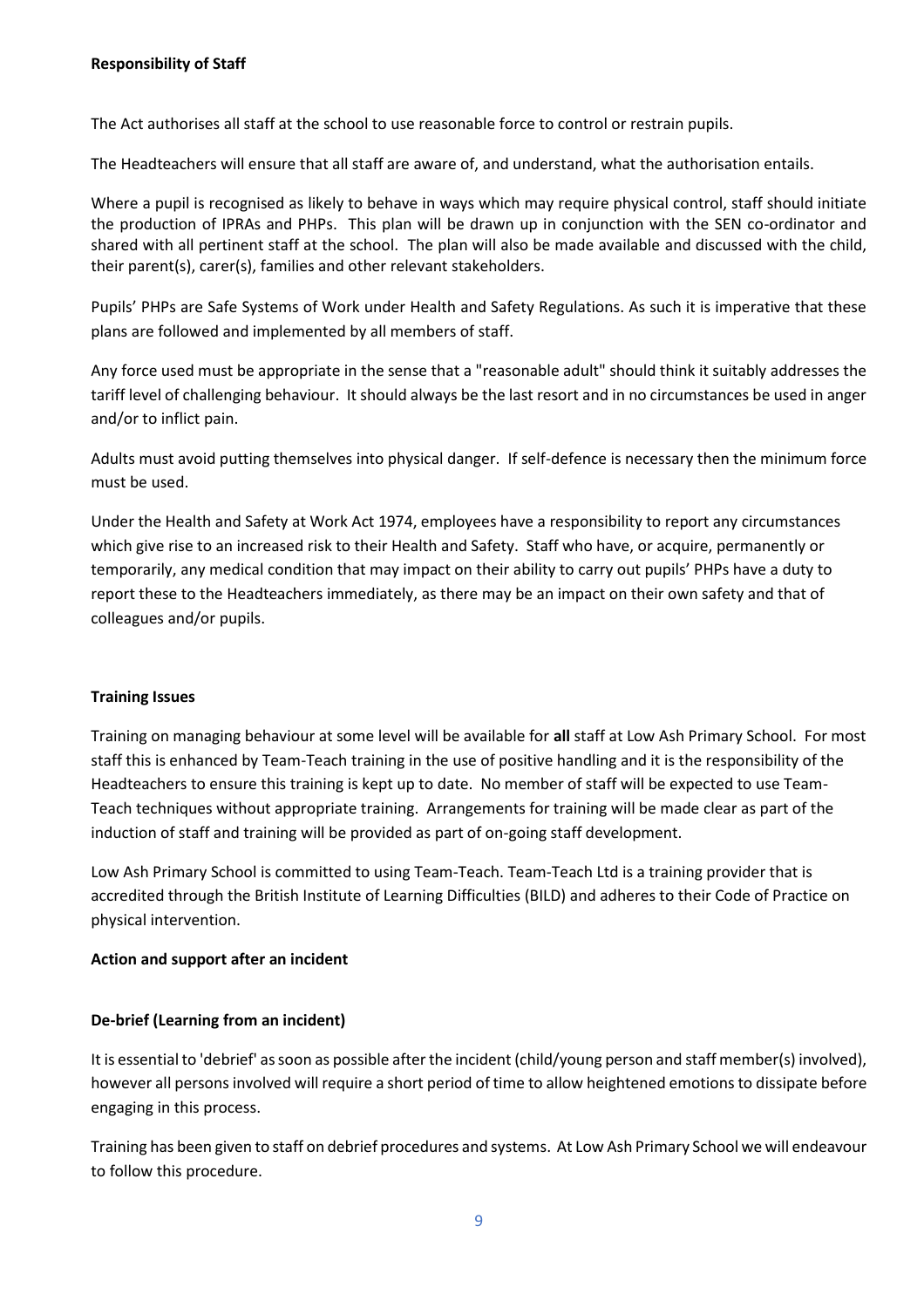- ISOLATE we will ensure the person is somewhere quiet and calm;
- EXPLORE we will allow the person to tell us what has happened first;
- SHARE we will then give our (or other's) perspective of a situation;
- CONNECT through careful questioning, we will connect the behaviour to the drivers, i.e. we will seek to discover not just *what* happened, but *why* it happened;
- ALTERNATIVES we will explore alternative ways that a situation could have been dealt with;
- PLAN we will ensure that plans are put in place (or reviewed if a PHP already exists) to help us deal with any future incidents;
- ENTER (RE) we will consider the emotional wellbeing of the person and how best to re-engage them back to their normal working environment.

The Headteachers will ensure that each incident is reviewed and investigated further as required. If further action is required in relation to a member of staff or a pupil, this will be pursued through the appropriate procedure:

- Review of Individual Behaviour Plan (IBP) and/or PHP
- Child Protection Procedure (this may involve investigations by Police and/or Social Services)
- **Staff or Pupil Disciplinary Procedure**
- School Behaviour Policy
- Exclusions Procedure in the case of violence or assault against a member of staff

The member of staff will be kept informed of any action taken.

In the case of any action concerning a member of staff, he/she will be advised to seek advice from his/her professional association/union.

# **Recording and Reporting of Incidents**

If a restrictive physical intervention is used on a pupil the Headteachers must be notified at once. The name of the pupil will then be recorded in the appropriate school document, along with the time, circumstances, witnesses, details of any injury sustained and the pupil's responses. The parent(s)/carer(s) of the child will be notified as soon as possible via a telephone call or face to face and be given the opportunity to discuss the incident. Information will be given to the parent(s)/carer(s) about SENDIASS, who can give impartial support and advice.

Appropriate documentation will be completed as soon as possible after the incident (within 24 hours), normally prior to staff going off duty and be signed by all staff involved.

# **Monitoring incidents**

Whenever a member of staff has occasion to use reasonable force, this will always be recorded and documented following agreed procedures. Monitoring of incidents will help to ensure that staff are following the correct procedures and will alert the Headteachers to the needs of any pupil(s) whose behaviour may require the use of reasonable force.

Monitoring of incidents will take place on a regular basis and the results used to inform planning to meet individual pupil and school needs.

# **Staff from the Local Authority working within the school**

Support Services will have their own policies for care and control of pupils. When working within school it is the Headteachers' responsibility to ensure that colleagues from any support service are aware of school policy and practice.